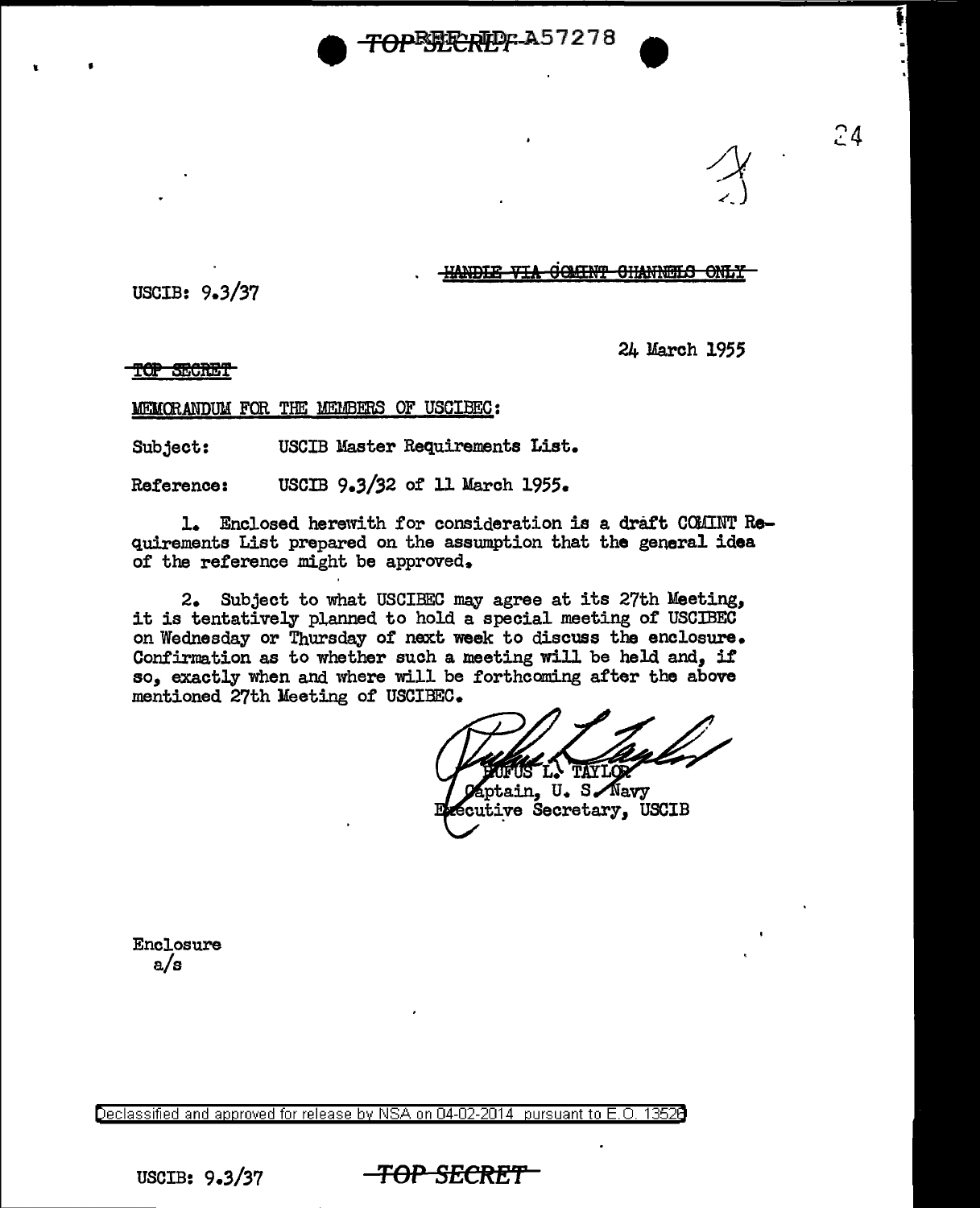REF ID:A57278 •

## **TOP SECRET**

DRAFT

----·

-001-2823/55-

## FOREWORD

- 1. The COMINT requirements contained herein are based on the Priority National Intelligence Objectives (DCID  $4/4$ ) and provide basic guidance to the Director, NSA for current and long-range planning for the production of COMINT.
- 2. They do not include requirements which, currently or potentially, can be adequately fulfilled from other sources of information.
- 3. In consonance with the priority assignment of the National Intelligence Objectives, three priority categories have been established: (1) Highest priority requirements; (2) High priority requirements, and (3) Priority requirements. Each requirement within a given priority category bears the same priority as the other requirements in that category.
- 4. Supplemental requirements will be based on and consistent with the COMINT REQUIREMENTS LIST.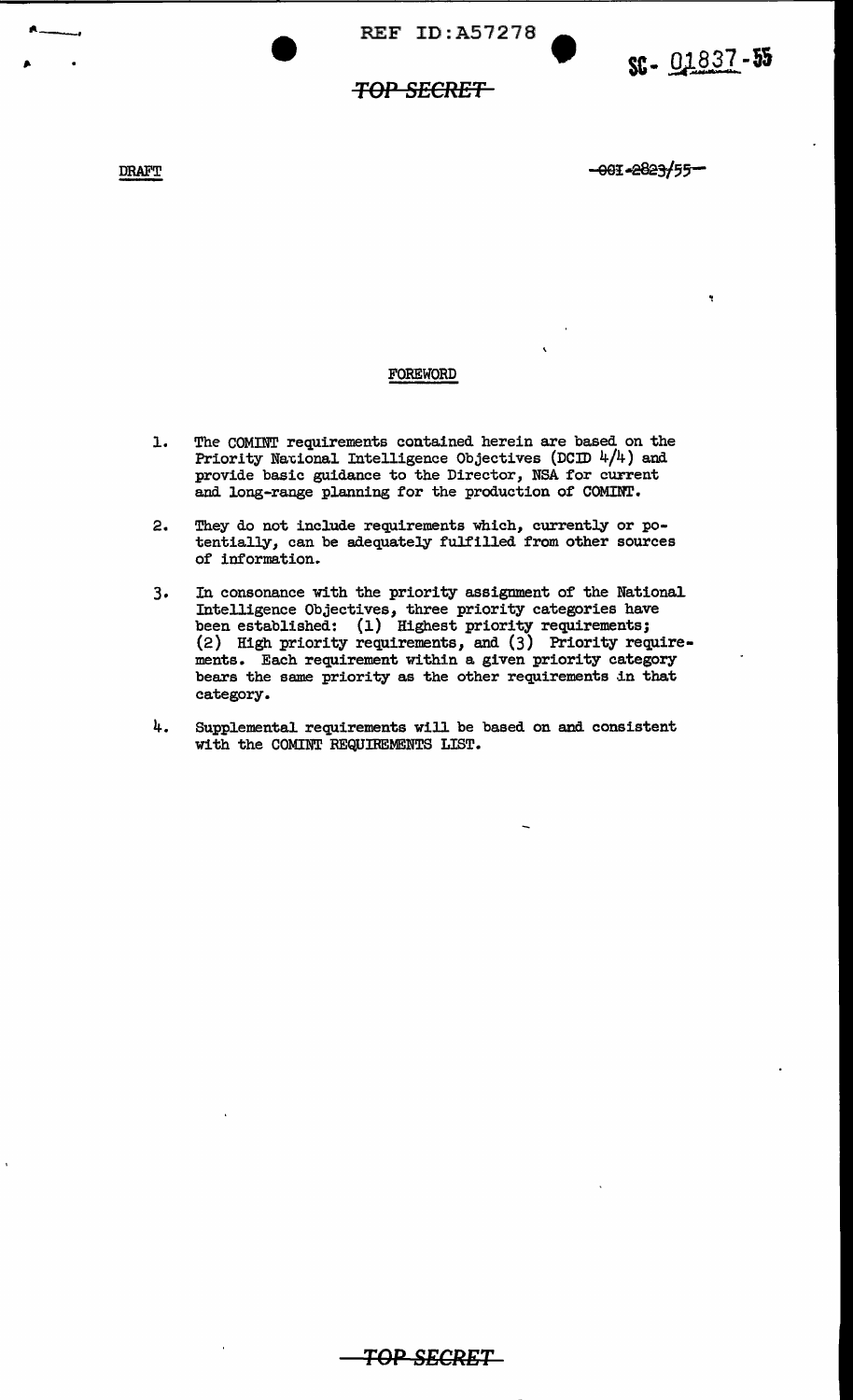



 $\overline{a}$ 

TOP SECRET

001-2023/55

 $\mathbf{r}$ 

I - HIGHEST PRIORITY NATIONAL INTELLIGENCE OBJECTIVES

NATIONAL INTELLIGENCE OBJECTIVE I a - SOVIET OVER-ALL POLITICO-MILITARY STRATEGY, INTENTIONS, AND PLANS, PARTICULARIX SOVIET INTENTIONS AND PLANS TO INITIATE HOSTILITIES USING SOVIET OR SATELLITE ARMED FORCES.

COMINT REQUIREMENTS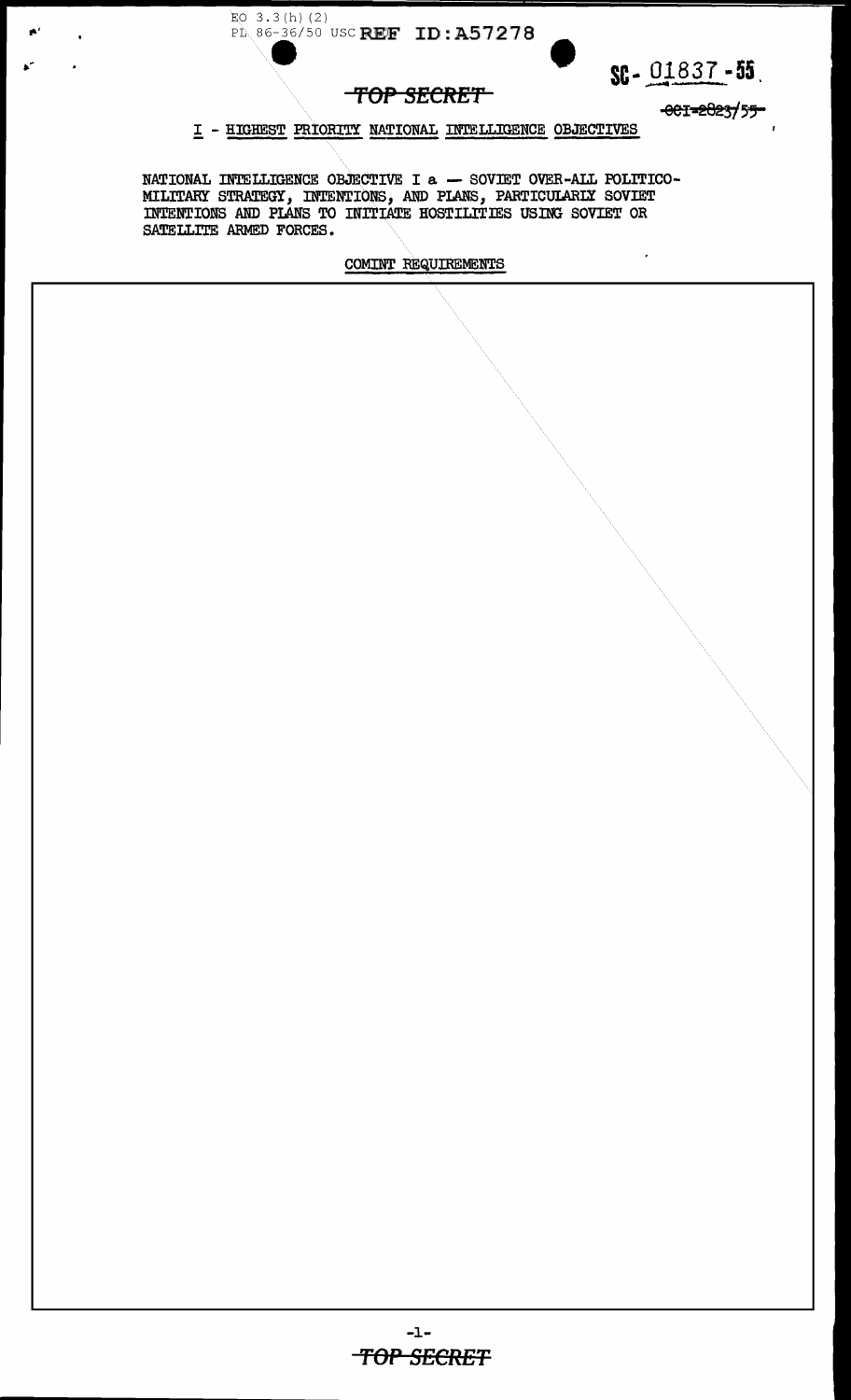

**'fOP SECRET**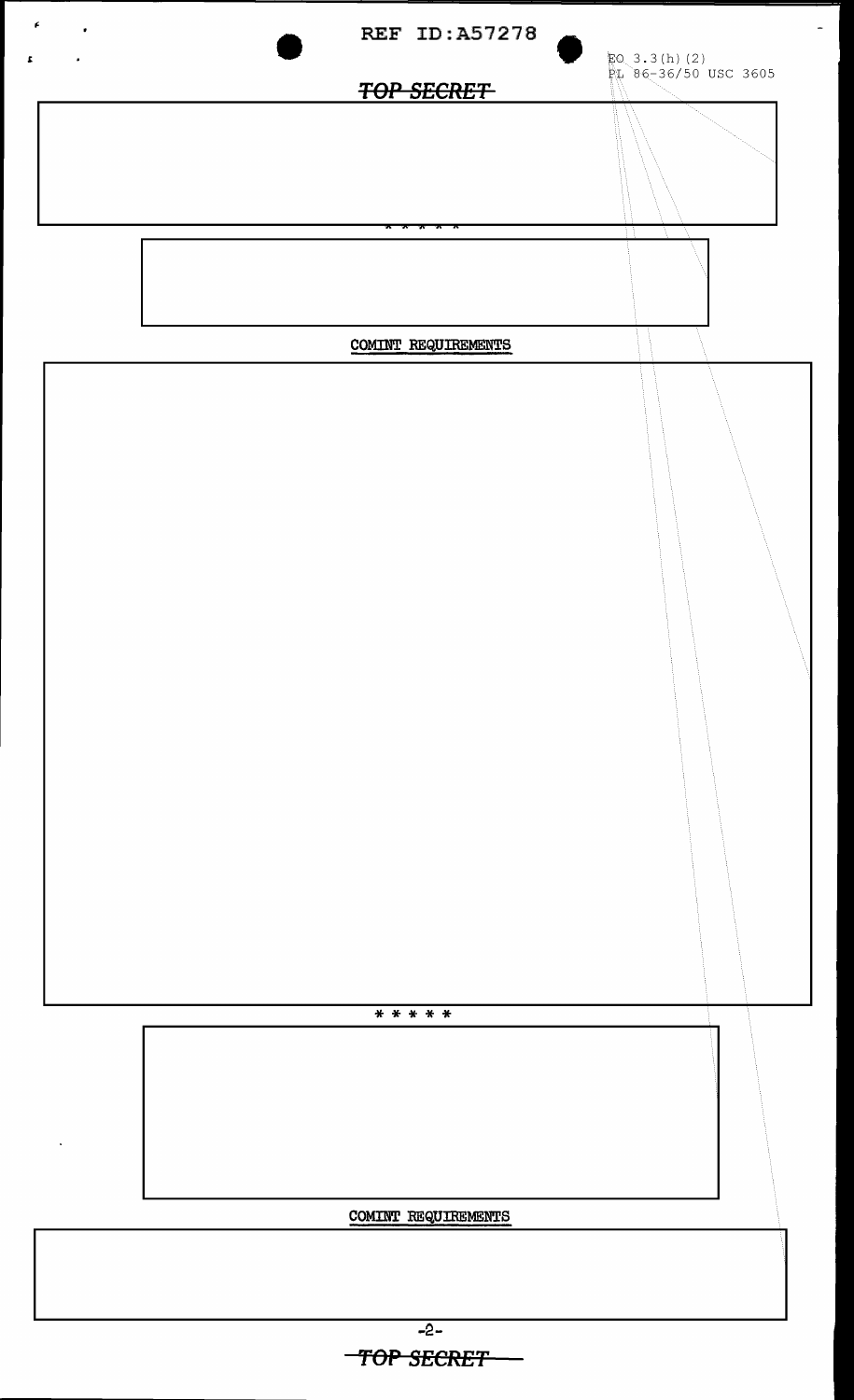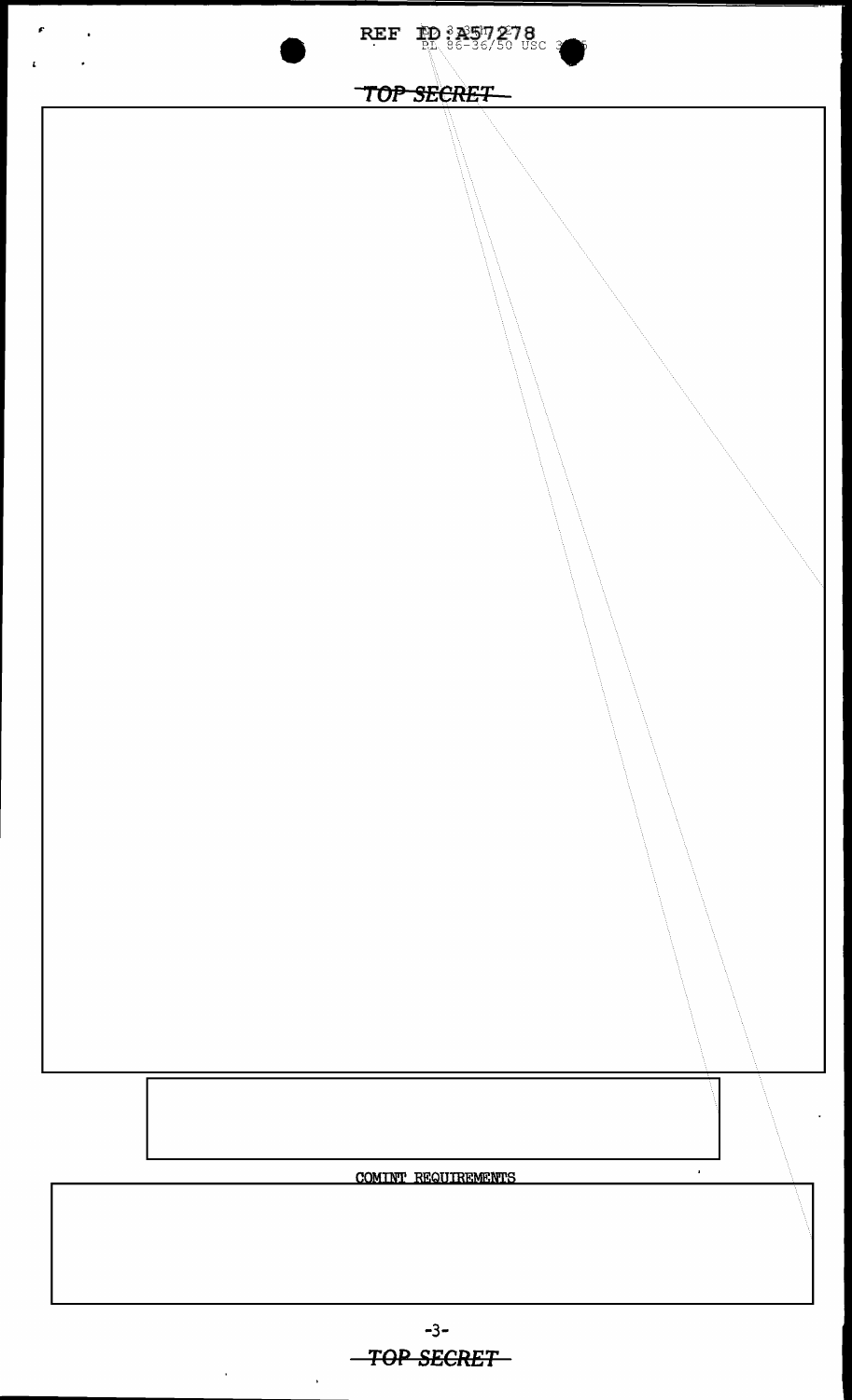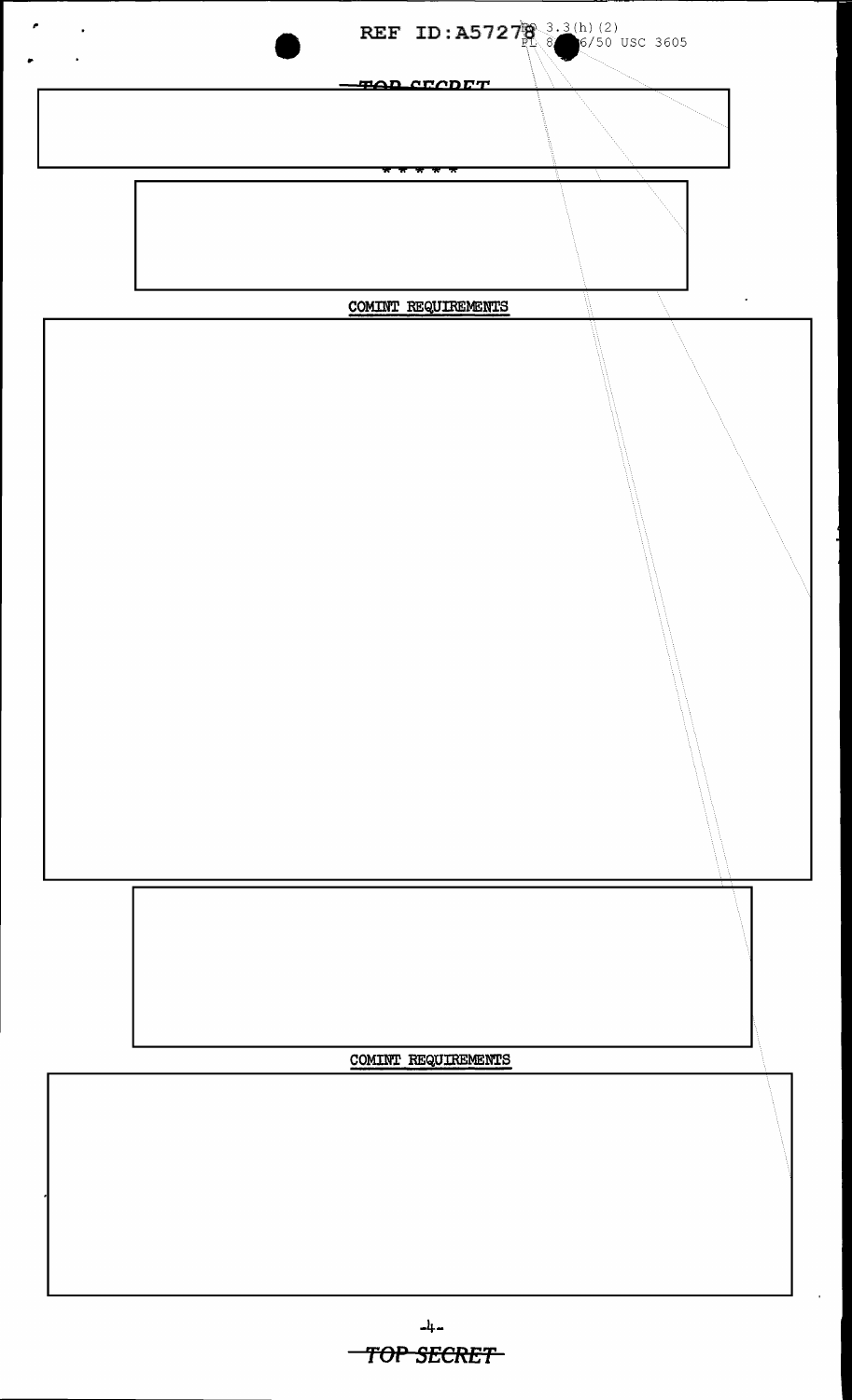

-5- *TOP SECRET*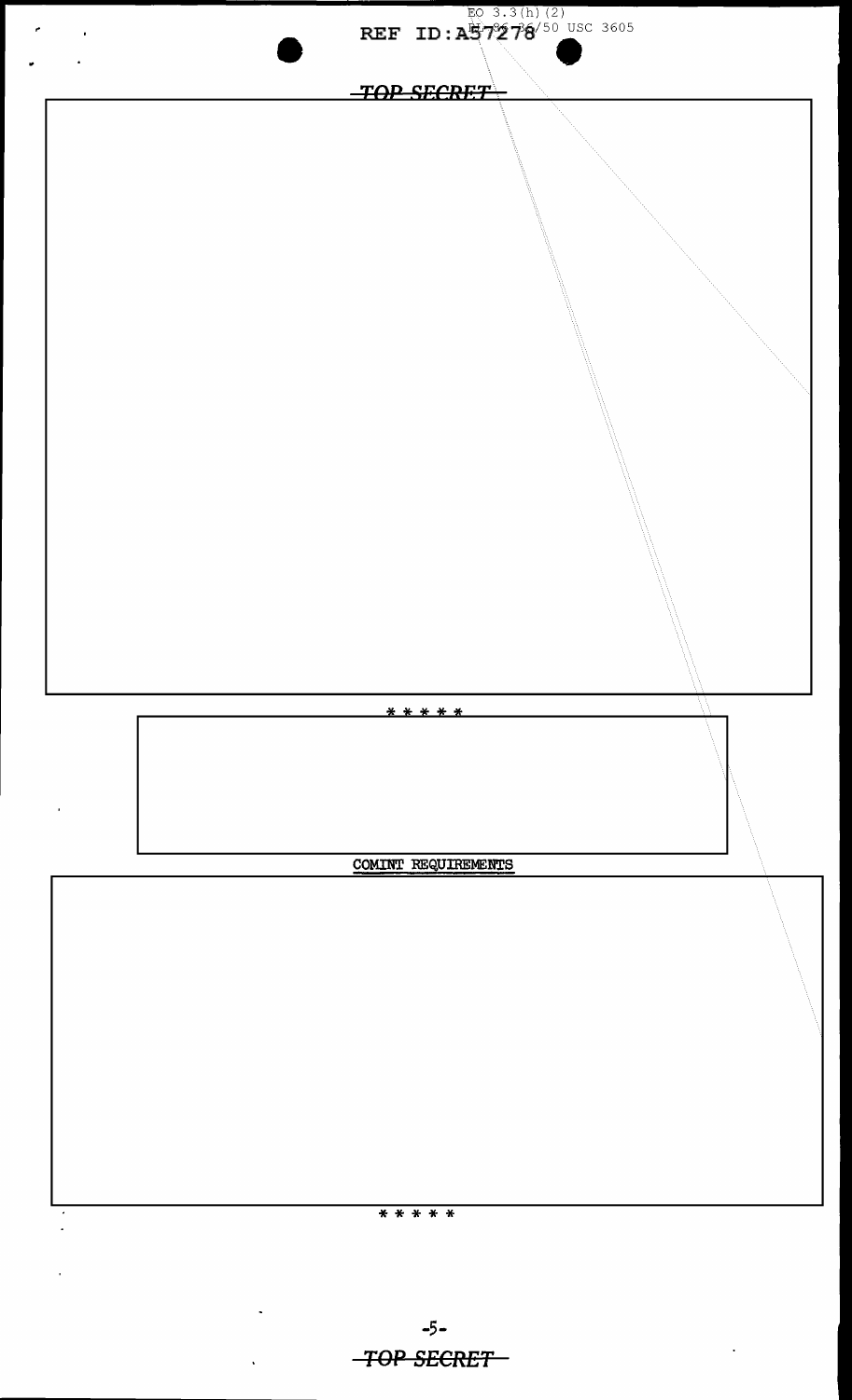

 $EQ$  3.3(h) (2)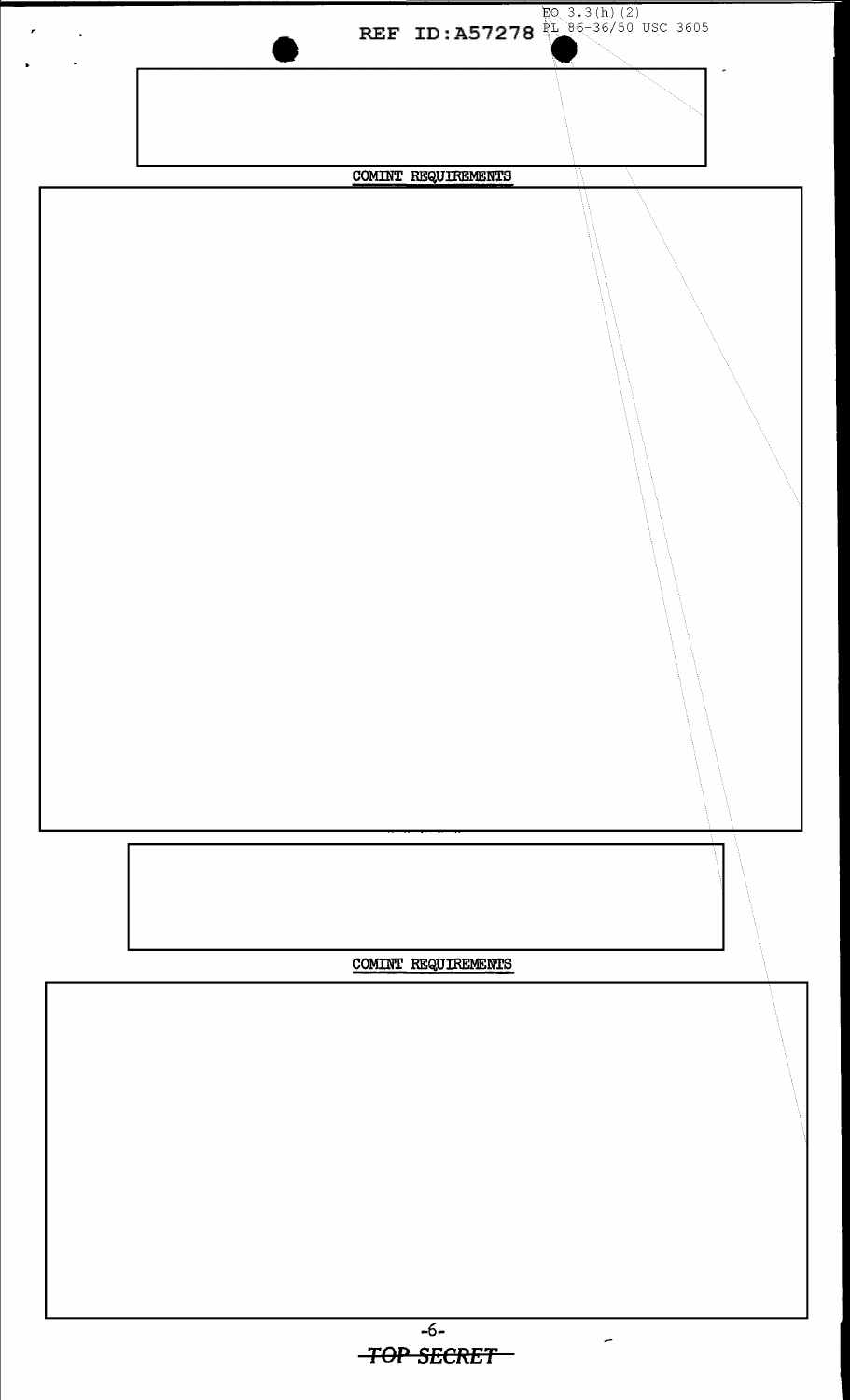

 $\mathbf{r} = \mathbf{r} \times \mathbf{r}$ 

 $\frac{1}{2}$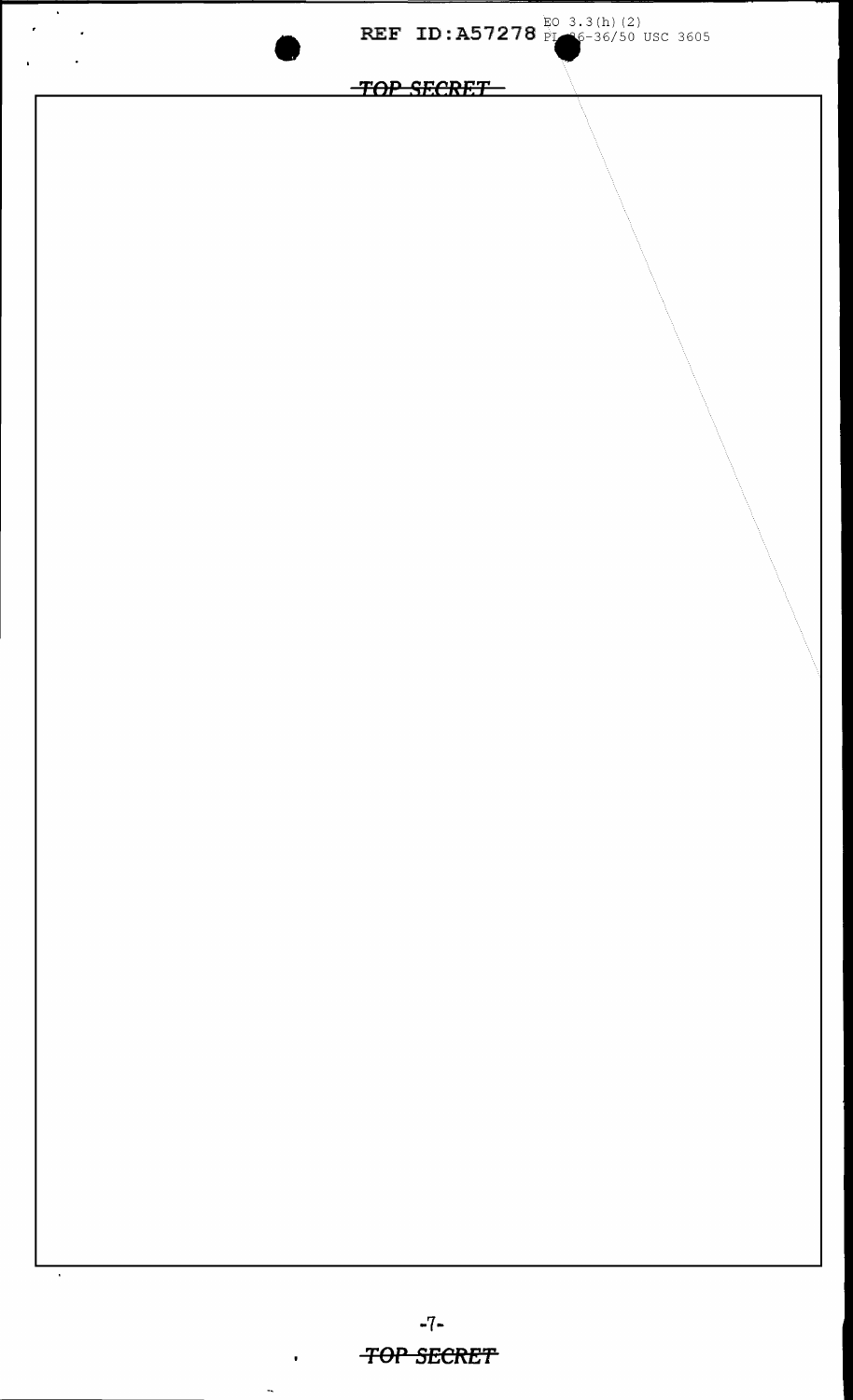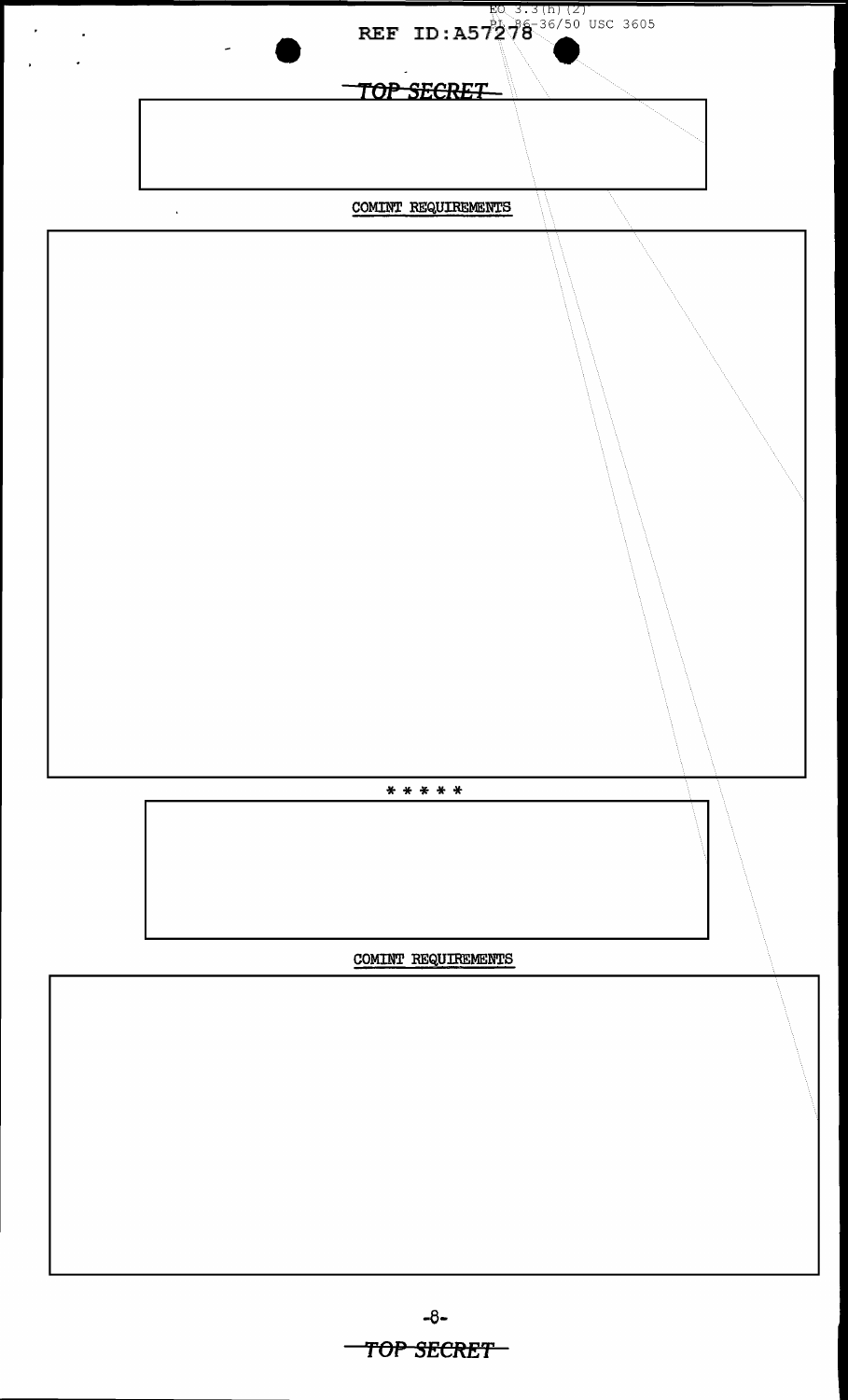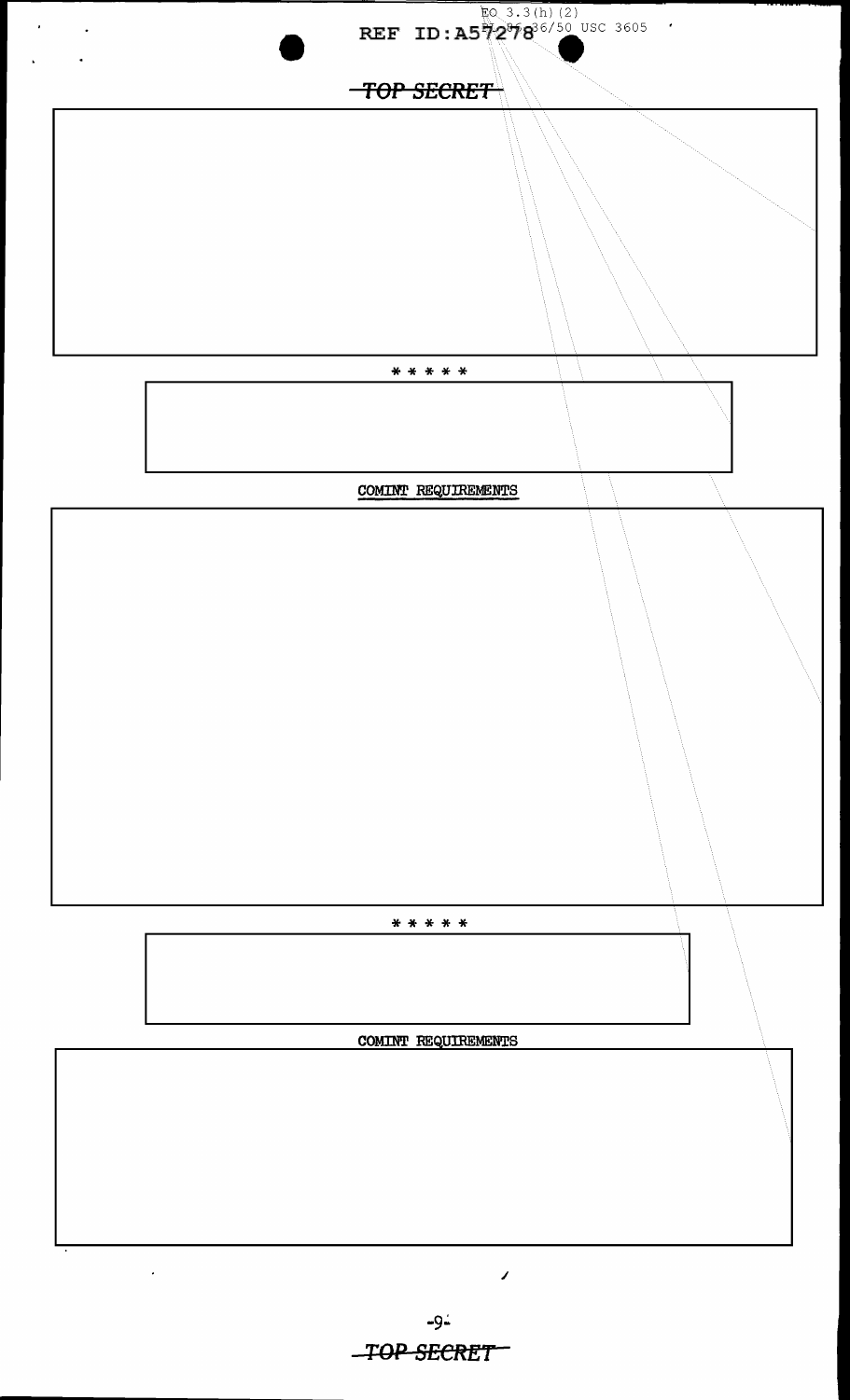

 $\hat{\bullet}$ 

 $\ddot{\phantom{0}}$ 

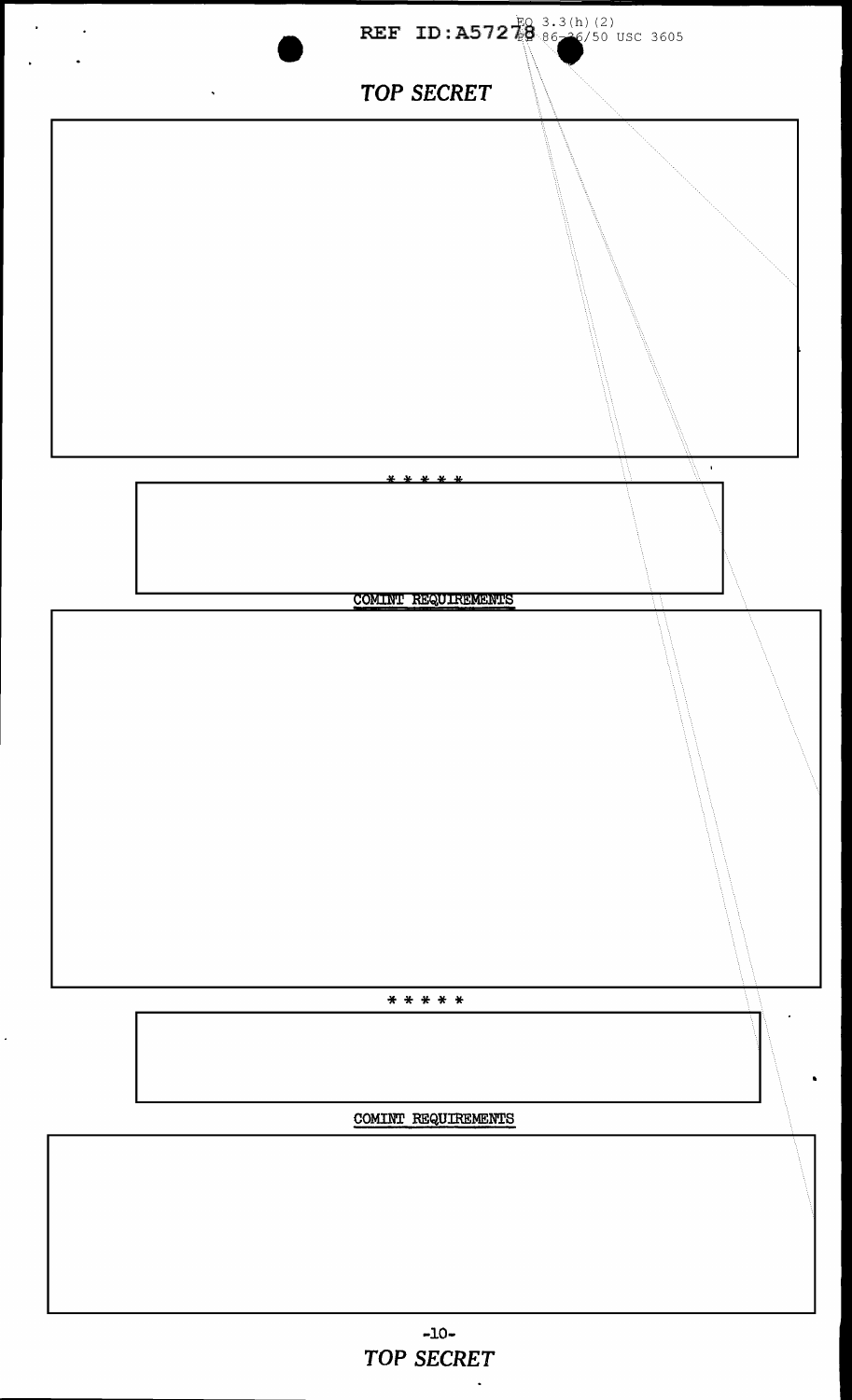

 $-11-$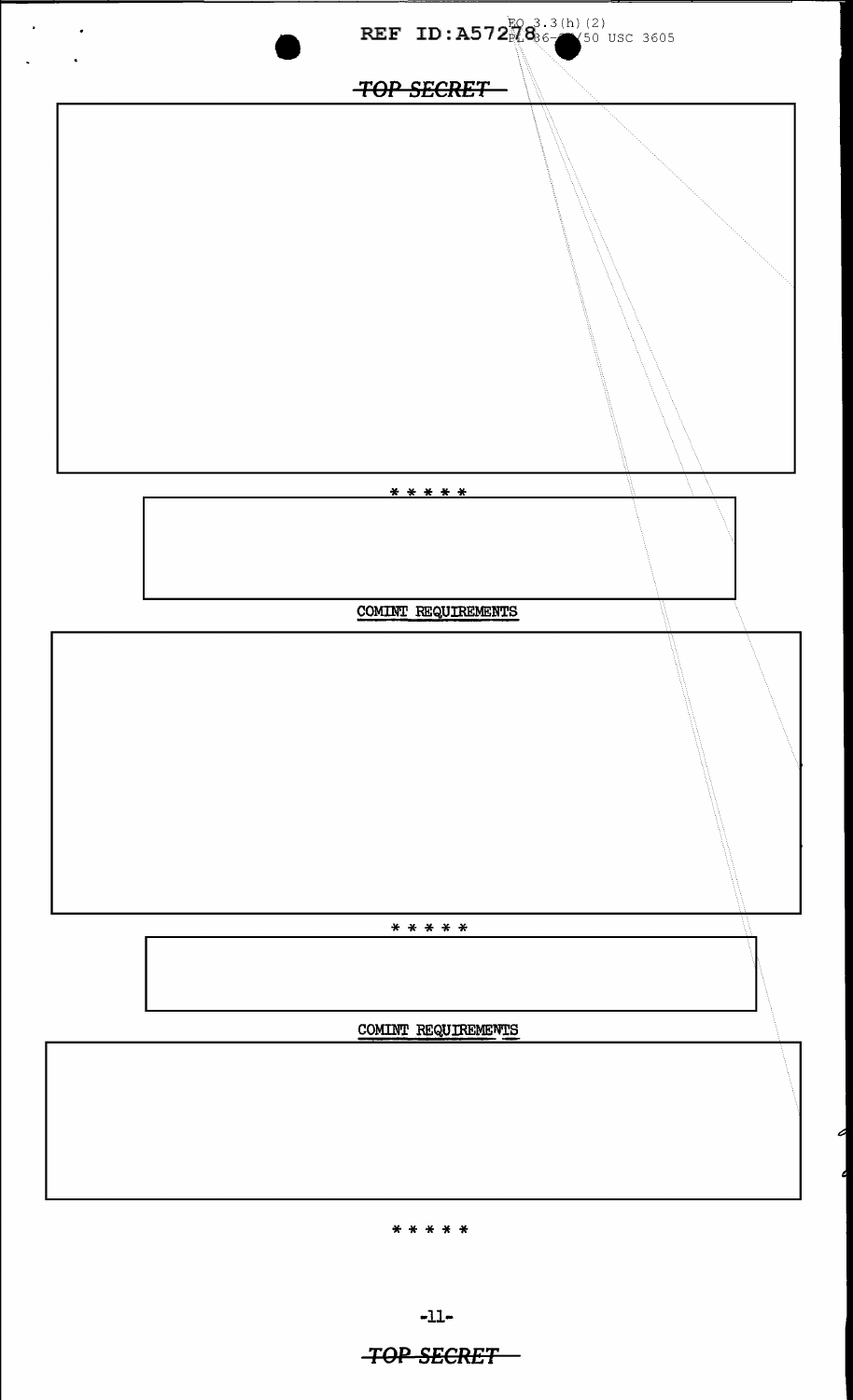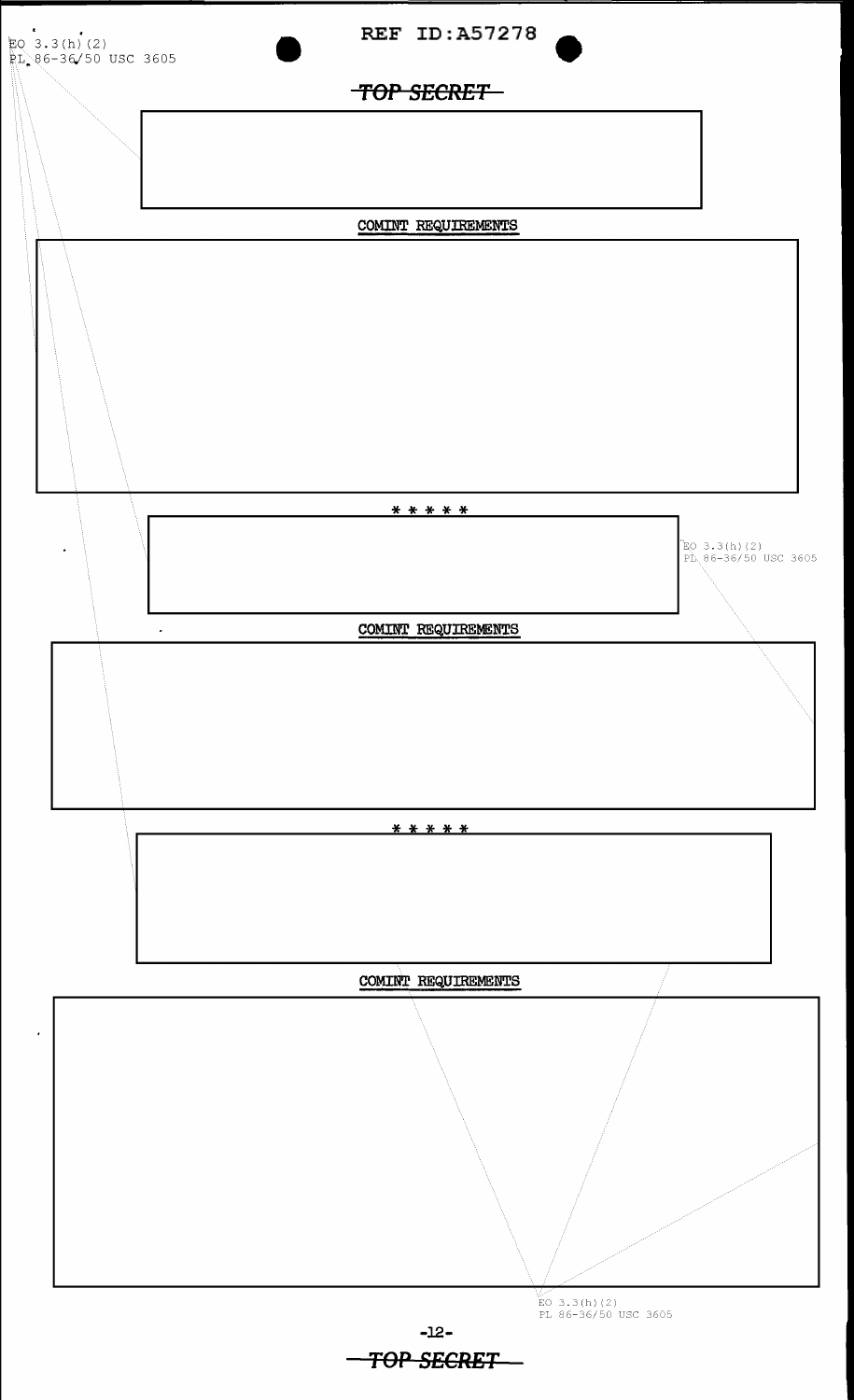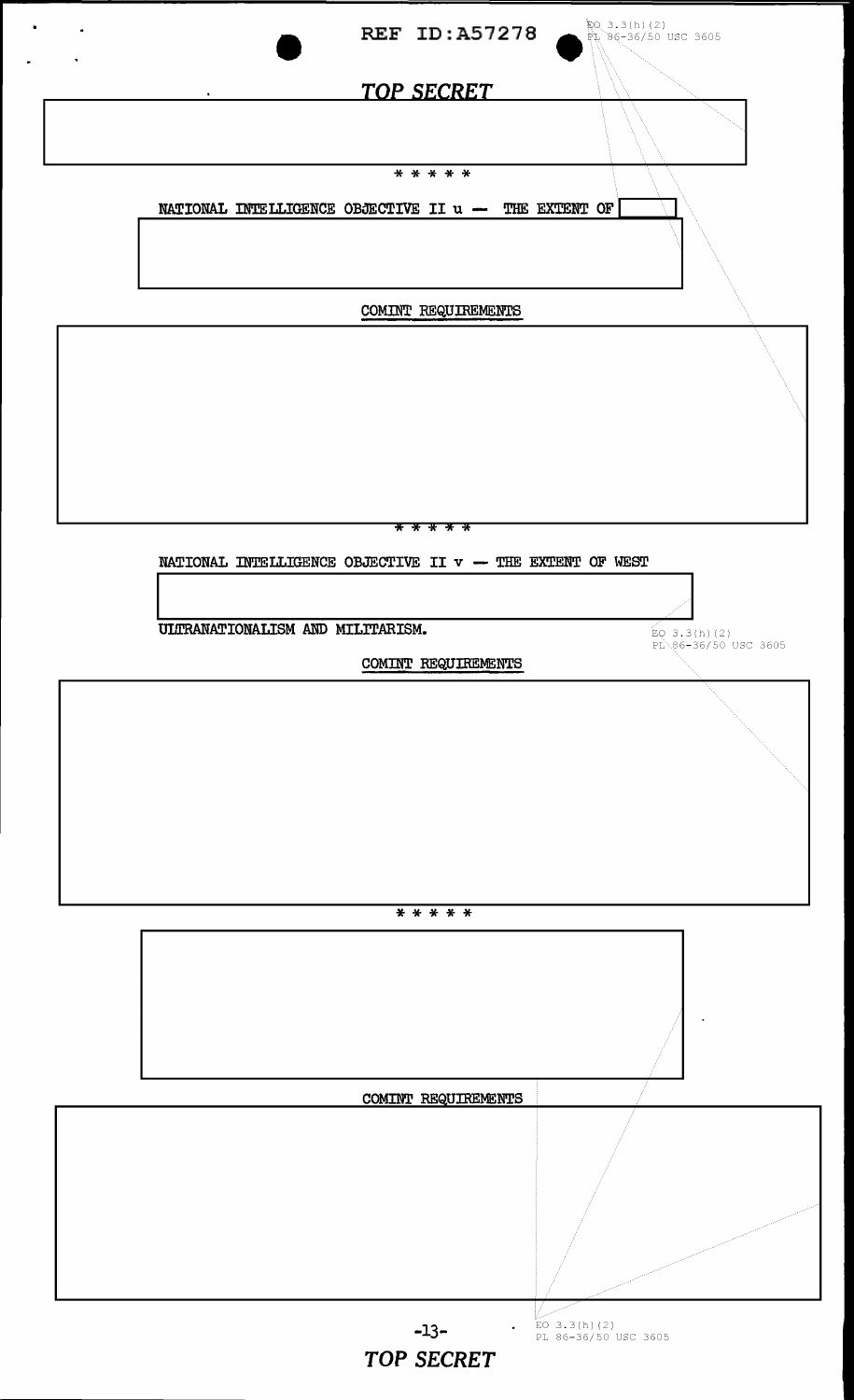

 $-1<sup>1</sup>+$ 

 $\mathbf{r}$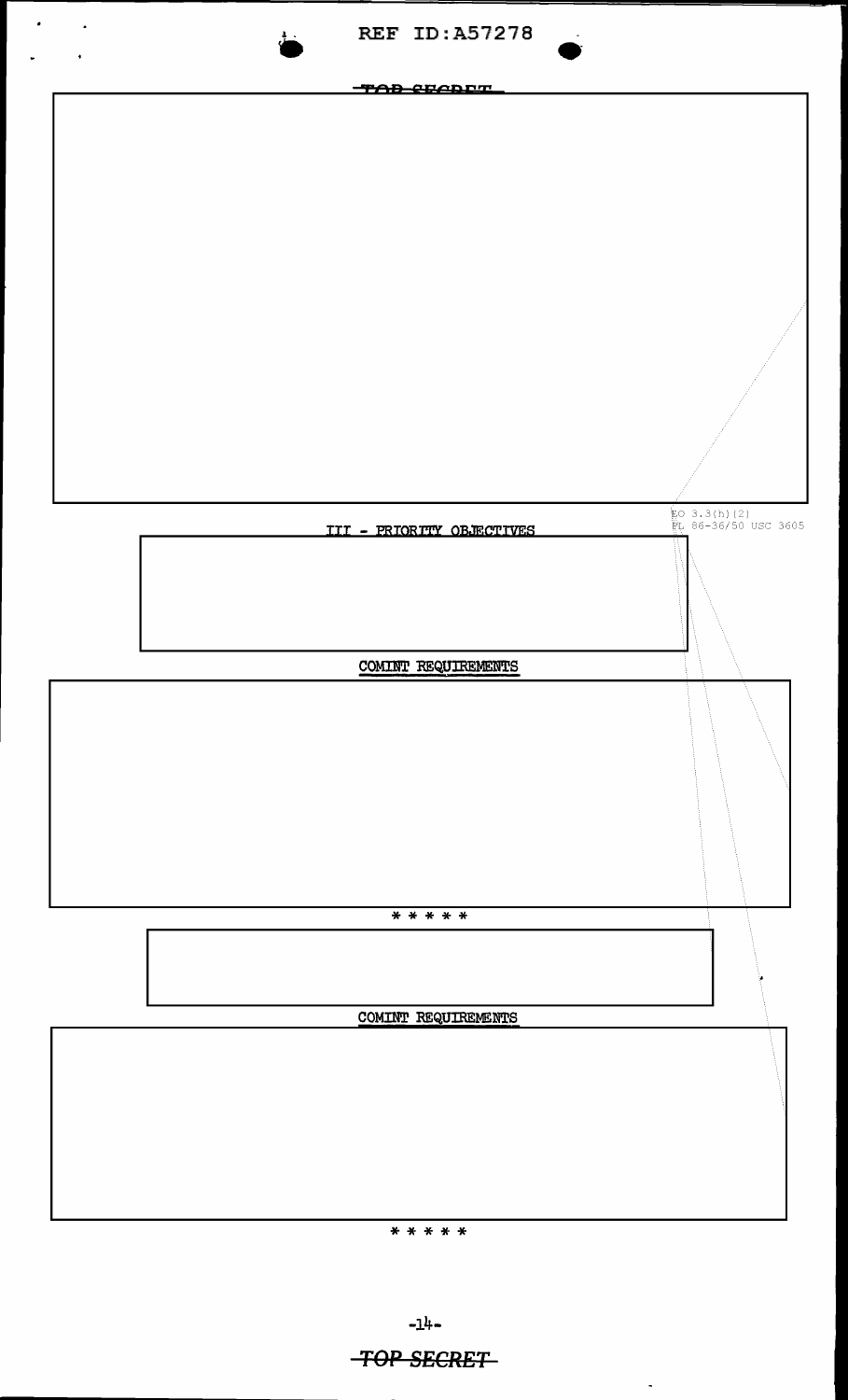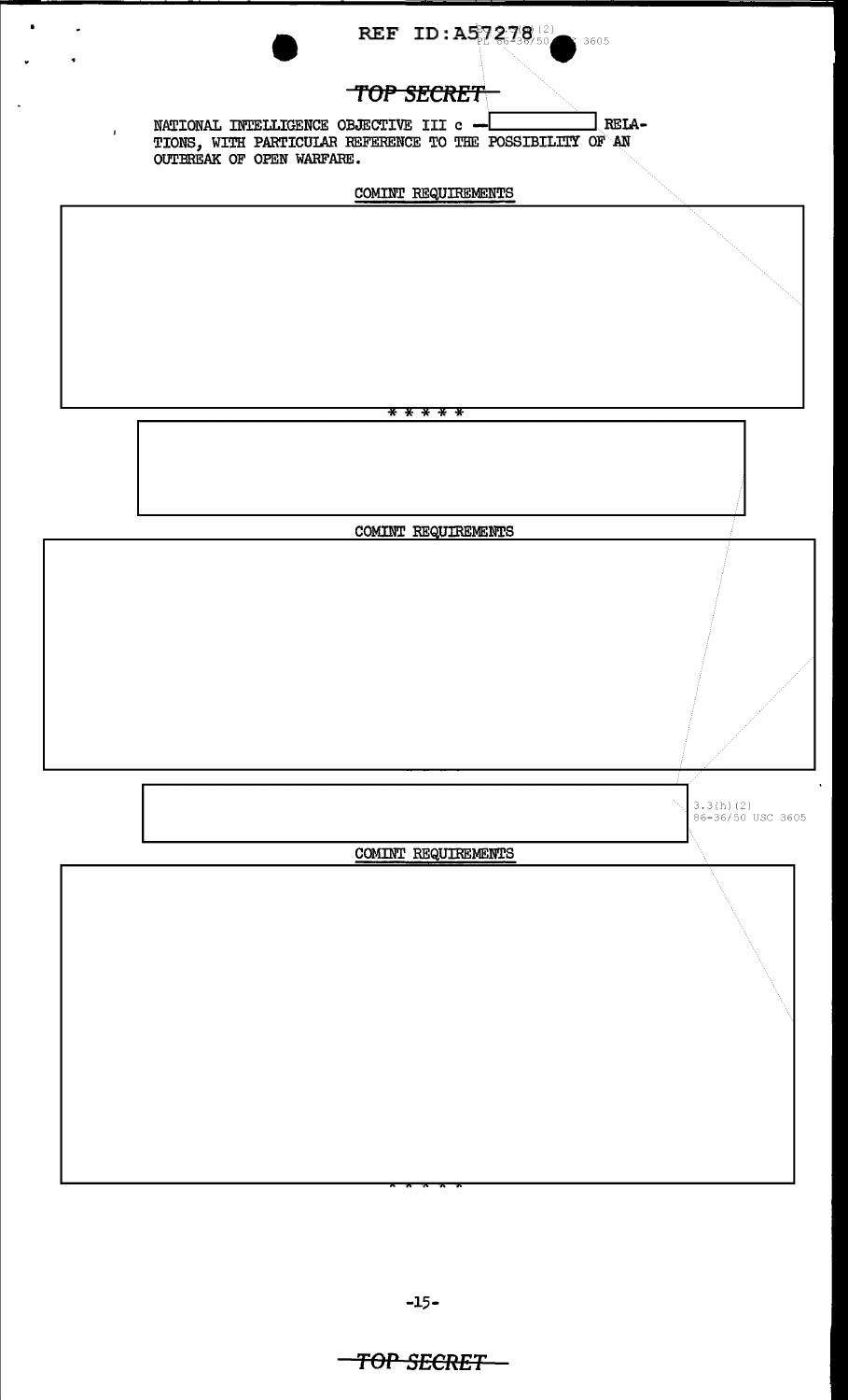